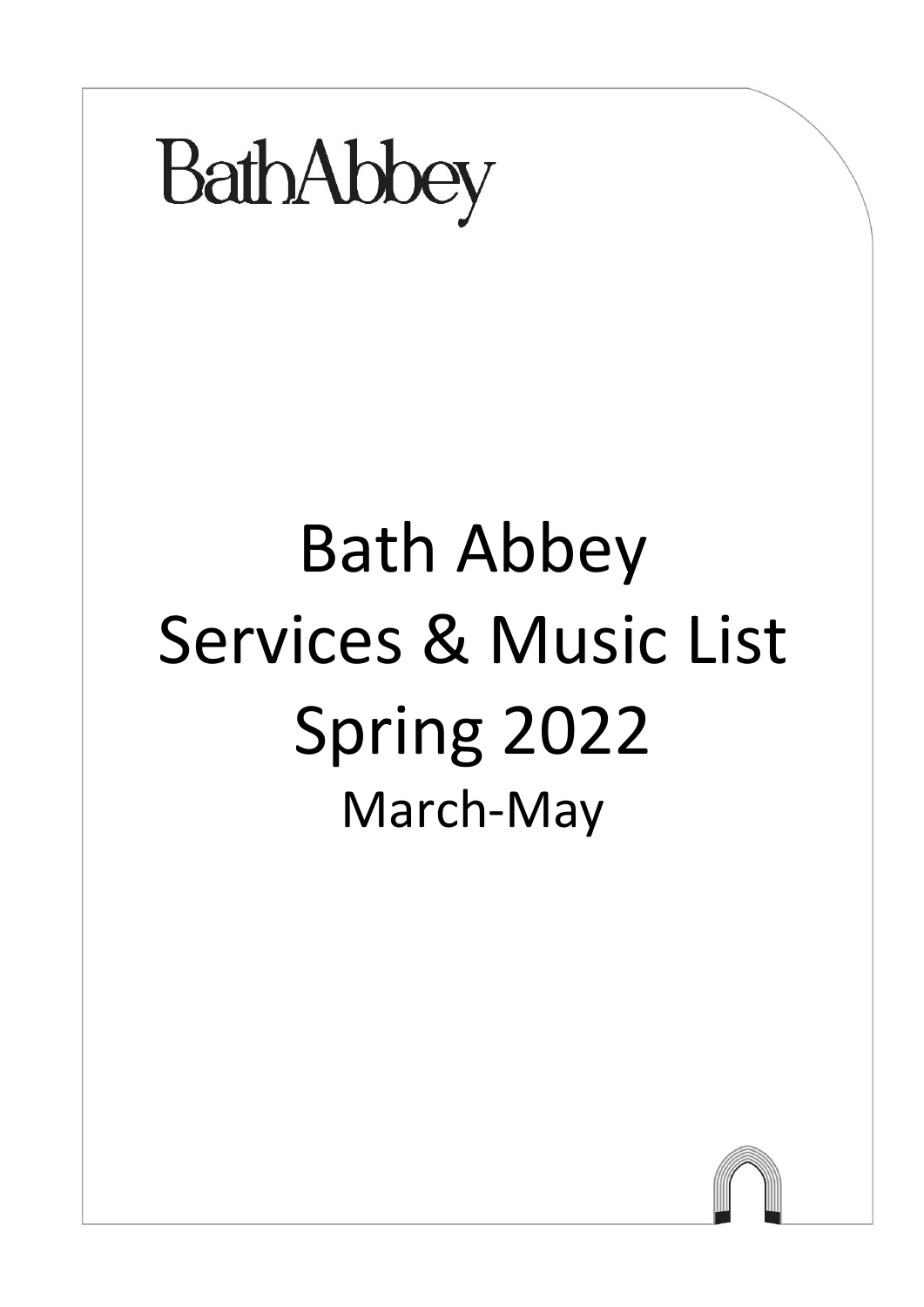### **Our regular Weekday services are as follows: 8.30am Morning Prayer Monday – Friday. 5.30pm Evening Prayer Monday – Friday unless Choral Evensong is taking place.**

Unless otherwise indicated all services on Weekdays and 8am Holy Communion on Sundays are said services.

#### **WEDNESDAY 2 MARCH Ash Wednesday**

12 noon Holy Communion *with the Imposition of Ashes*

7.00pm Sung Eucharist *with the Imposition of Ashes Sung by the Girls and Lay Clerks*

| Introit | Hear my prayer <i>Purcell</i> |                          |
|---------|-------------------------------|--------------------------|
| Ashing  | Miserere Allegri              |                          |
| Setting | Mass for Five Voices Byrd     | Hymns 121, 127, 128, 135 |

#### **SUNDAY 6 MARCH**

### **The 1st Sunday of Lent**

- 8.00am Holy Communion
- 9.30am Church Family Communion *led by the Music Group*

Hymns 652, 649, 427, 146, 373, 121

- 11.30am Sung Eucharist S*ung by the Boys and Lay Clerks*
	- Introit The Lent Prose *Plainsong* Setting Mass for Four Voices *Byrd* Communion Ave verum corpus *Byrd* Hymns 121, 649, 748
- 3.30pm Choral Evensong *Sung by the Girls and Lay Clerks*

Introit Hear my prayer *Purcell* Responses *Tomkins* Canticles The Second Service *Gibbons* Psalm 119 v73-88 Anthem Hear my prayer *Mendelssohn* Hymn 123 ii (AM128) Voluntary Aus der Tiefe *Leighton*

6.30pm Informal service

### **THURSDAY 10 MARCH**

| 5.30pm  |           | <b>Choral Evensong</b> | Sung by the Girls                            |       |                                 |  |
|---------|-----------|------------------------|----------------------------------------------|-------|---------------------------------|--|
| Introit |           |                        | Kyrie from Missa Mariae Cecilia McDowall     |       |                                 |  |
|         | Canticles |                        | Magnificat in G Sumsion;                     |       | <b>Responses Malcolm Archer</b> |  |
|         |           |                        | Nunc dimittis Burgon                         | Psalm | 142                             |  |
| Anthem  |           |                        | Agnus Dei from Missa Mariae Cecilia McDowall |       |                                 |  |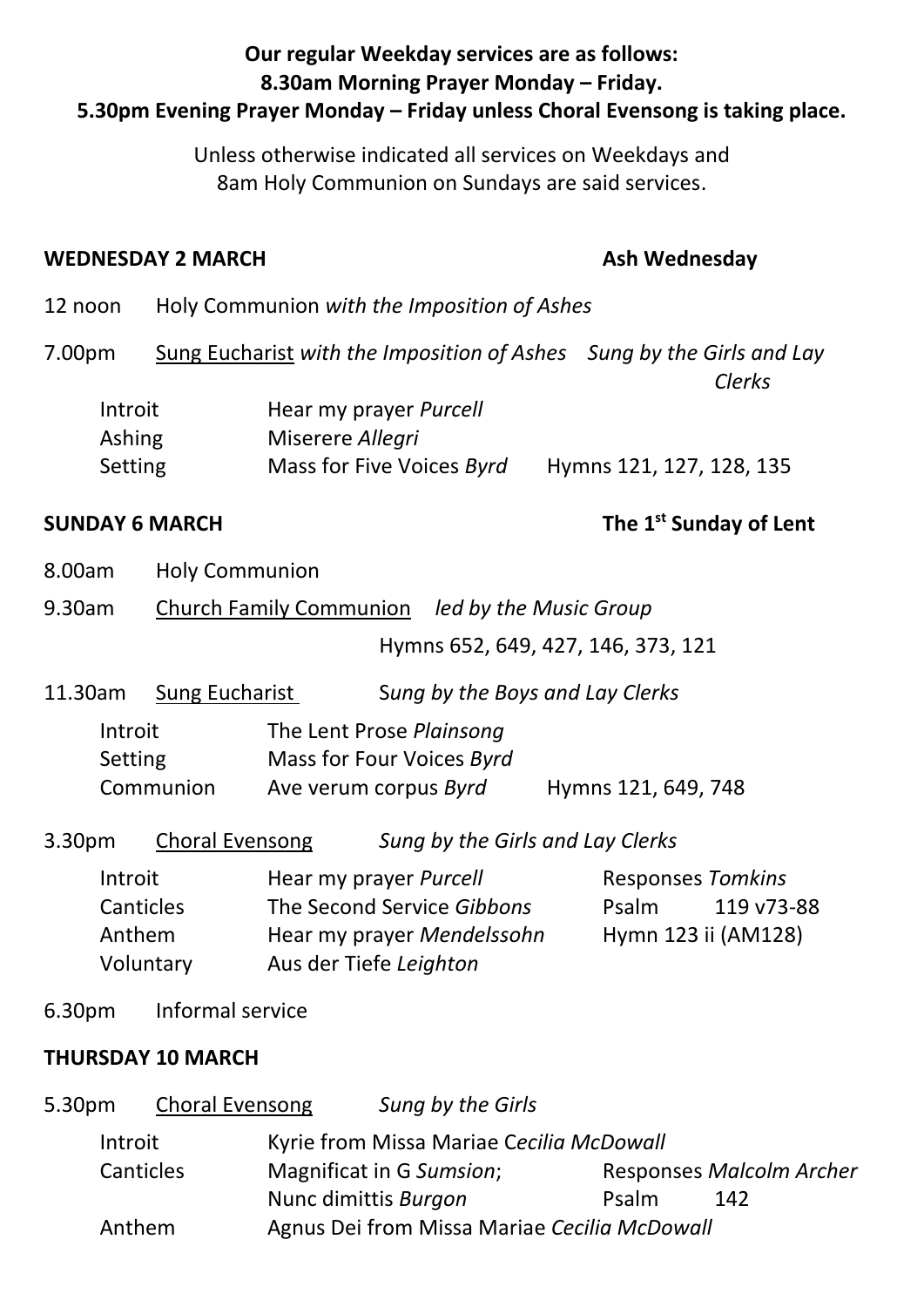#### **FRIDAY 11 MARCH**

5.30pm Choral Evensong *Sung by the Boys and Lay Clerks*

| Introit   | Drop, drop slow tears Gibbons |                |     |
|-----------|-------------------------------|----------------|-----|
| Canticles | <i>Noble</i> in B minor       | Responses Rose |     |
| Anthem    | Like as the hart Howells      | Psalm          | 130 |

#### **SUNDAY 13 MARCH The 2nd Sunday of Lent**

- 8.00am Holy Communion
- 9.30am Church Family Communion *sung by the Girls*

Anthem Kyrie and Agnus Dei from Missa Mariae *Cecilia McDowall* Hymns 766, 131, 800, 557, 772, 791

11.30am Sung Eucharist S*ung by the Girls and Lay Clerks*

| Introit   | The Lent Prose Plainsong |                      |
|-----------|--------------------------|----------------------|
| Setting   | Mass in G Poulenc        |                      |
| Communion | Ave verum Mozart         | Hymns 127, 128i, 806 |
| Voluntary | Te Deum Langlais         |                      |

3.30pm Choral Evensong *with members of the Royal Commonwealth Society Sung by the Lay Clerks*

| Introit          | Hymn to God the Father Gibbons                        | <b>Responses Tallis</b>     |
|------------------|-------------------------------------------------------|-----------------------------|
| <b>Canticles</b> | Magnificat secondi toni Suriano; Nunc dimittis Naylor |                             |
| Anthem           | By the waters of Babylon Wills                        | Psalm $135 \text{ v}1 - 14$ |
| Voluntary        | Chorale Prelude on Rockingham Leighton                | Hymn 224 (AM 702)           |

#### 6.30pm Informal service

#### **TUESDAY 15 MARCH**

5.30pm Choral Evensong *Sung by the Girls and Lay Clerks and the Chapel Choir of Merton College, Oxford*

| Introit   | Salvator mundi Tallis        | <b>Responses Tomkins</b> |     |
|-----------|------------------------------|--------------------------|-----|
| Canticles | <i>Stanford</i> in Bb        | Psalm                    | -52 |
| Anthem    | O Lord, look down Battishill |                          |     |

#### **SUNDAY 20 MARCH The 3rd Sunday of Lent**

- 8.00am Holy Communion
- 9.30am Church Family Communion *Sung by the Boys and Lay Clerks*

Anthem Lord, let me know mine end *Greene* Hymns 828, 372, 654, 144, 692, 806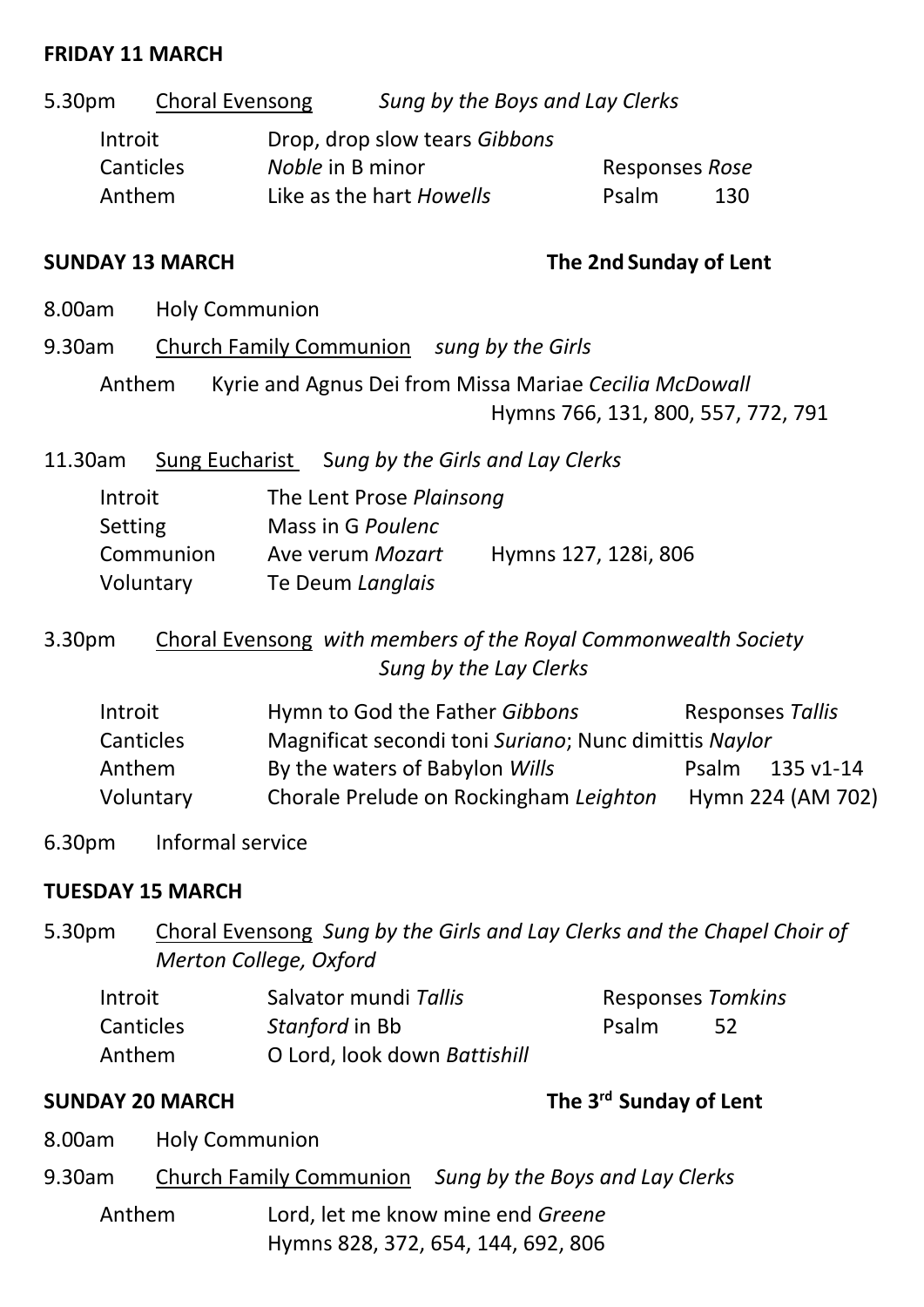#### 11.30am Sung Eucharist S*ung by the Boys and Lay Clerks*

| Introit   | Drop, drop slow tears Gibbons         |                          |
|-----------|---------------------------------------|--------------------------|
| Setting   | Missa Brevis Walton                   | Hymns 806, 116, 654, 652 |
| Communion | Lord, let me know mine end Greene     |                          |
| Voluntary | Canzona in D minor BWV 588 J. S. Bach |                          |

3.30pm Choral Evensong *Sung by the Girls*

| Introit   | Wash me thoroughly Handel                 |                     | <b>Responses Malcolm Archer</b> |
|-----------|-------------------------------------------|---------------------|---------------------------------|
| Canticles | Sumsion in D                              | Psalm               | 12.13                           |
| Anthem    | Paratum cor meum Blow                     | Hymn 131 (AM 721ii) |                                 |
| Voluntary | Passacaglia in C minor BWV 582 J. S. Bach |                     |                                 |

6.30pm Informal service

### **THURSDAY 24 MARCH**

| 5.30pm  | <b>Choral Evensong</b> |                        | Sung by the Girls and Lay Clerks |                          |    |
|---------|------------------------|------------------------|----------------------------------|--------------------------|----|
| Introit |                        |                        | Bogoritsye Dyevo Rachmaninov     |                          |    |
|         | Canticles              |                        | Collegium Regale Howells         | <b>Responses Tomkins</b> |    |
|         | Anthem                 | Ave Maris stella Grieg |                                  | Psalm                    | 85 |
|         |                        |                        |                                  |                          |    |

### **SUNDAY 27 MARCH Mothering Sunday The 4th Sunday of Lent**

- 8.00am Holy Communion
- 9.30am Church Family Communion *sung by the Girls*

Anthem Psalm 23 *Schubert* Hymns 394, 639, 537i, 725, 485 (t806)

- 11.30am Sung Eucharist *sung by the Girls and Lay Clerks*
	- Introit The Lord's my shepherd *Howells* Setting Coronation Mass (K) *Mozart*; Mass in D (S, Ag) *Dvorak* Communion Bogoritsye Dyevo *Rachmaninov* Hymns 794i, 394, 692, 537i Voluntary Praeludium in G minor BuxWV 149 *D. Buxtehude*
- 3.30pm Choral Evensong *sung by the Boys and Lay Clerks*

| Introit   | Hymne to the Mother of God Tavener      | Responses Rose     |    |
|-----------|-----------------------------------------|--------------------|----|
| Canticles | Collegium Magdalenae Oxoniense Leighton |                    |    |
| Anthem    | God so loved the world Stainer          | Psalm              | 30 |
| Voluntary | Ciacona in F minor Pachelbel            | Hymn 126 (AM 794i) |    |

6.30pm Informal service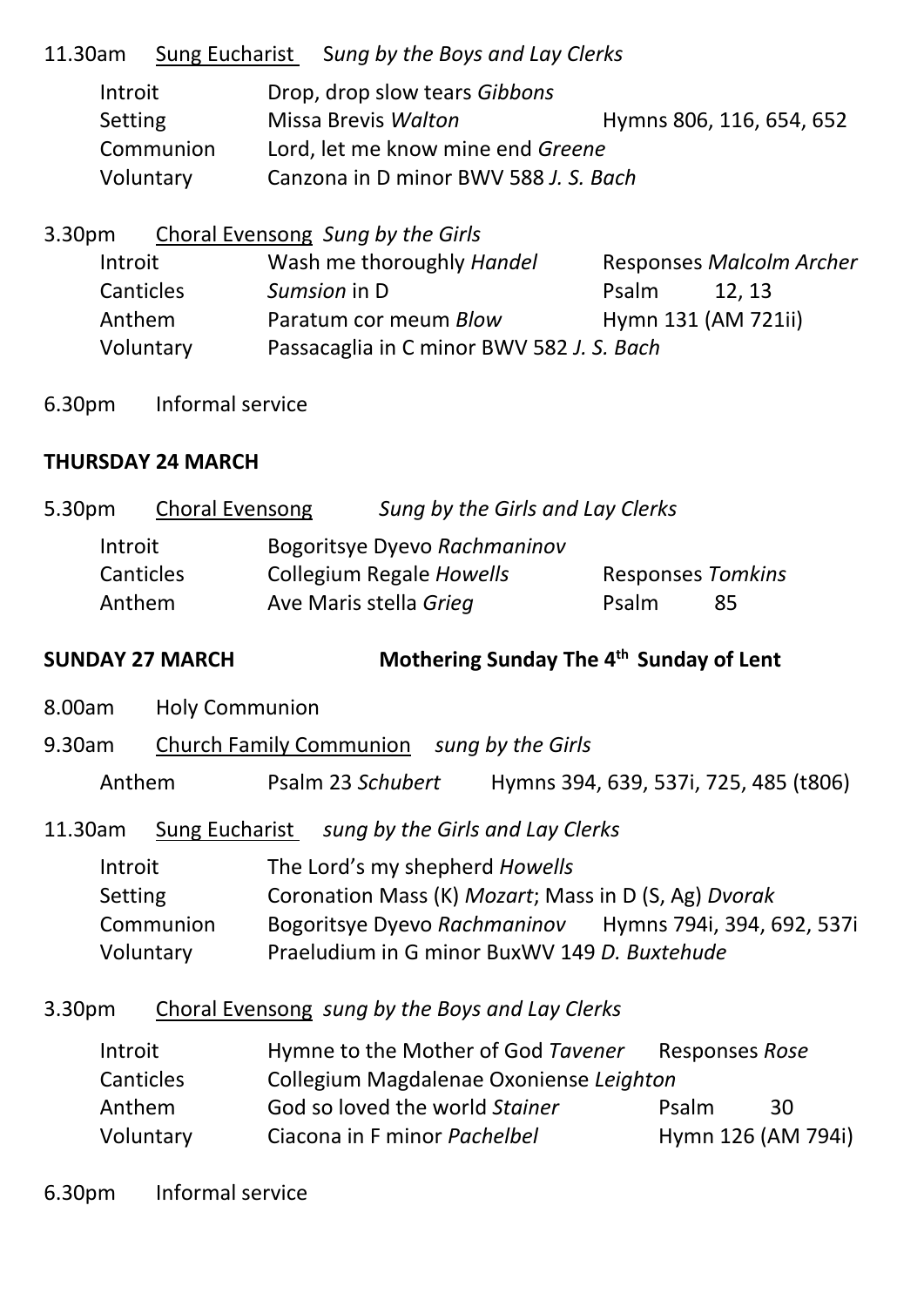#### **THURSDAY 31 MARCH**

| 5.30pm  |           | <b>Choral Evensong</b> | Sung by Bristol University Chamber choir |                |    |
|---------|-----------|------------------------|------------------------------------------|----------------|----|
| Introit |           |                        | When David heard Weelkes                 | Responses Rose |    |
|         | Canticles | Dyson in D             |                                          | Psalm          | 94 |
|         | Anthem    |                        | Bring us, O Lord Harris                  |                |    |
|         |           |                        |                                          |                |    |

### **The Crucifixion by** *John Stainer* **FRIDAY 1 APRIL at 7.00pm at Manvers Road, Baptist Church. Admission free**

Written in 1887 by former Organist of St Paul's Cathedral, Stainer's Crucifixion has been a popular favourite, with the famous chorus 'God so loved the world' for many generations. There are many popular hymns for the congregation to join in as the story of Christ's Passion is re-told in this musical form. *Sung by the Boys and Lay Clerks.* Tenor solo: *Alastair Comery*, Bass solo: *Mike Entwisle*

### **SUNDAY 3 APRIL The 5th Sunday of Lent**

| 8.00am                                                                                                                                                                                                                                                           |                  | <b>Holy Communion</b>                                 |                                              |                                        |                                                |                  |    |
|------------------------------------------------------------------------------------------------------------------------------------------------------------------------------------------------------------------------------------------------------------------|------------------|-------------------------------------------------------|----------------------------------------------|----------------------------------------|------------------------------------------------|------------------|----|
| $9.30$ am                                                                                                                                                                                                                                                        |                  |                                                       |                                              |                                        | Church Family Communion led by the Music Group |                  |    |
|                                                                                                                                                                                                                                                                  | <b>Hymns</b>     | 765, 258, How sweet the name (Bowater), 625, 146, 787 |                                              |                                        |                                                |                  |    |
| 11.30am                                                                                                                                                                                                                                                          |                  |                                                       |                                              |                                        | Sung Eucharist sung by the Boys and Lay Clerks |                  |    |
| Introit<br>Lord, for thy tender mercy's sake Farrant<br>Missa Secundi (K & Ag) Hassler, Sanctus Fauré<br>Setting<br>Communion<br>O salutaris hostia Rossini<br><b>Hymns</b><br>156, 148ii, 145, 157i<br>Voluntary<br>First Movement from Symphonie Passion Dupré |                  |                                                       |                                              |                                        |                                                |                  |    |
| 3.30pm                                                                                                                                                                                                                                                           |                  |                                                       |                                              | Choral Evensong sung by the Lay Clerks |                                                |                  |    |
|                                                                                                                                                                                                                                                                  | Introit          |                                                       |                                              | O vos omnes Croce                      |                                                | Responses Tallis |    |
|                                                                                                                                                                                                                                                                  | <b>Canticles</b> |                                                       |                                              |                                        | The First Service Philip Moore                 | Psalm            | 35 |
|                                                                                                                                                                                                                                                                  | Anthem           |                                                       | The Lamentations of Jeremiah (part 1) Tallis |                                        |                                                |                  |    |
|                                                                                                                                                                                                                                                                  | Voluntary        |                                                       |                                              |                                        | Fugue in F minor BWV 534 J. S. Bach            | Hymn 63 (AM147)  |    |
| 6.30 <sub>pm</sub>                                                                                                                                                                                                                                               |                  | Informal service                                      |                                              |                                        |                                                |                  |    |

### **THURSDAY 7 APRIL**

5.30pm Choral Evensong

| Introit          | O salutaris hostia Eskenvald | Responses Plainsong |    |
|------------------|------------------------------|---------------------|----|
| <b>Canticles</b> | Jackson in G minor Psalm     | Psalm               | 62 |
| Anthem           | Agnus Dei Martin             |                     |    |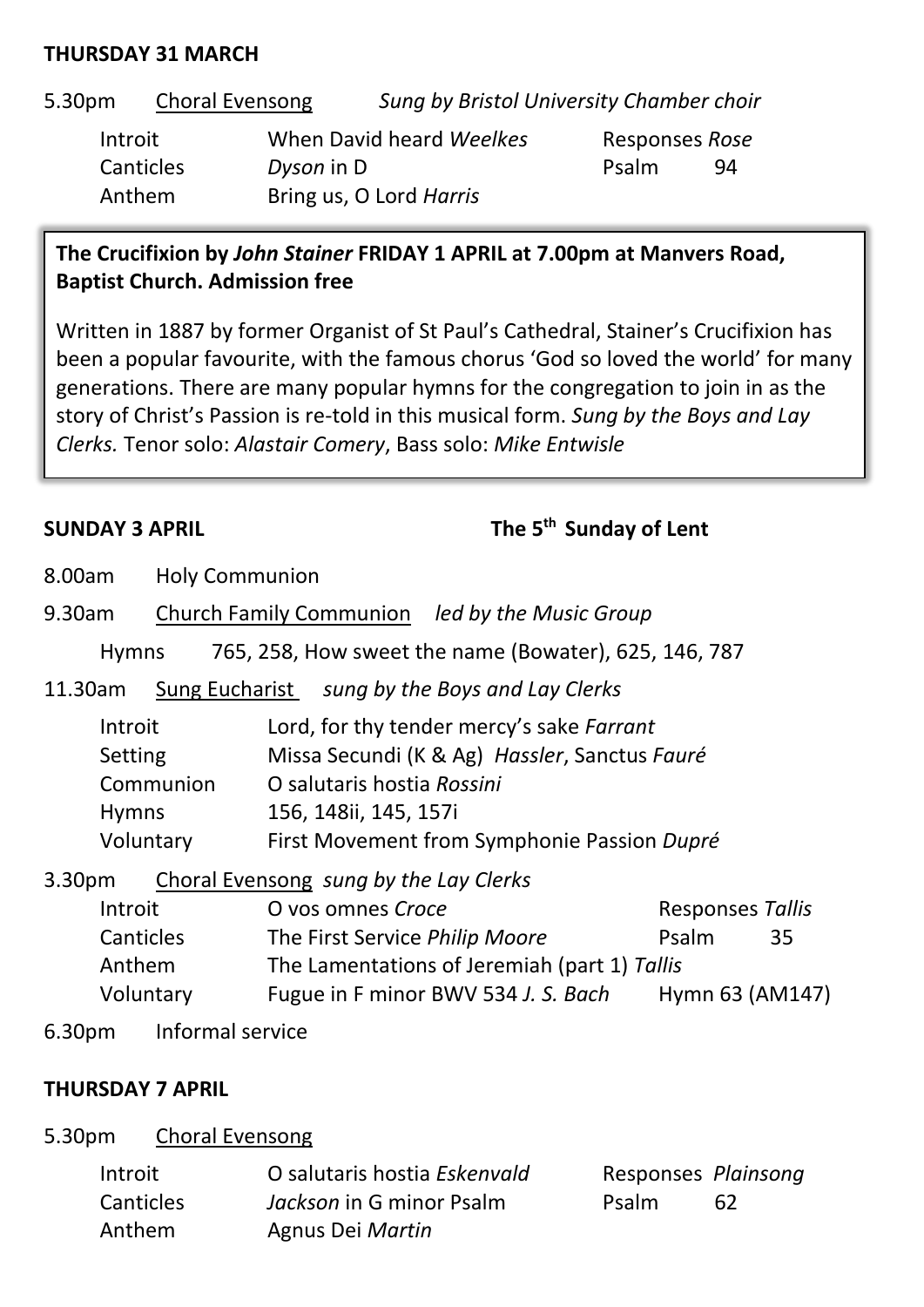#### **SUNDAY 10 APRIL Palm Sunday**

8.00am Holy Communion

9.30am Church Family Communion *with cantor*  Anthem Ex ore innocentium *Ireland*

Hymns 159, NEH 96, 489, 433, 147, 161

11.30am Sung Eucharist *Sung by the Abbey Chamber choir*

| Introit   | Hosanna to the son of David Weelkes              |                          |  |  |
|-----------|--------------------------------------------------|--------------------------|--|--|
| Setting   | Missa Papae Marcelli Palestrina                  | Hymns 159, 161, 147, 763 |  |  |
| Communion | Christus factus est Bruckner                     |                          |  |  |
| Voluntary | Wir glauben all an einen Gott BWV 680 J. S. Bach |                          |  |  |

3.30pm Choral Evensong *Sung by the Abbey Chamber Choir*

| Introit          | Christus factus est Bruckner                    | Responses Leighton |            |
|------------------|-------------------------------------------------|--------------------|------------|
| <b>Canticles</b> | Blair in B minor                                | Psalm              | $69$ v1-20 |
| Anthem           | The Wilderness Wesley Hymn 59 (AM 151)          |                    |            |
| Voluntary        | Da Jesus an dem Kreuze stund BWV 621 J. S. Bach |                    |            |

6.30pm Informal service

**MONDAY 11 APRIL Monday of Holy Week** 

- 5.30pm 'Still Point' Evening Reflection
- 7.00pm Passiontide Prayer in Music & Words Symphonie Passion *Dupré* Organ *– Shean Bowers*

5.30pm 'Still Point' Evening Reflection

7.00pm Passiontide Prayer in Music & Words Stabat Mater *Pergolesi sung by members of the Abbey Girls choir Accompanied by members of the Bristol Ensemble. Directed by Huw Williams*

- 12 noon Holy Communion
- 5.30pm 'Still Point' Evening Reflection
- 7.00pm Passiontide Prayer in Music & Words *sung by the Abbey Lay Clerks Compline featuring The Lamentations of Jeremiah Tallis. Directed by Shean Bowers*

### **TUESDAY 12 APRIL Tuesday of Holy Week**

### **WEDNESDAY 13 APRIL Wednesday of Holy Week**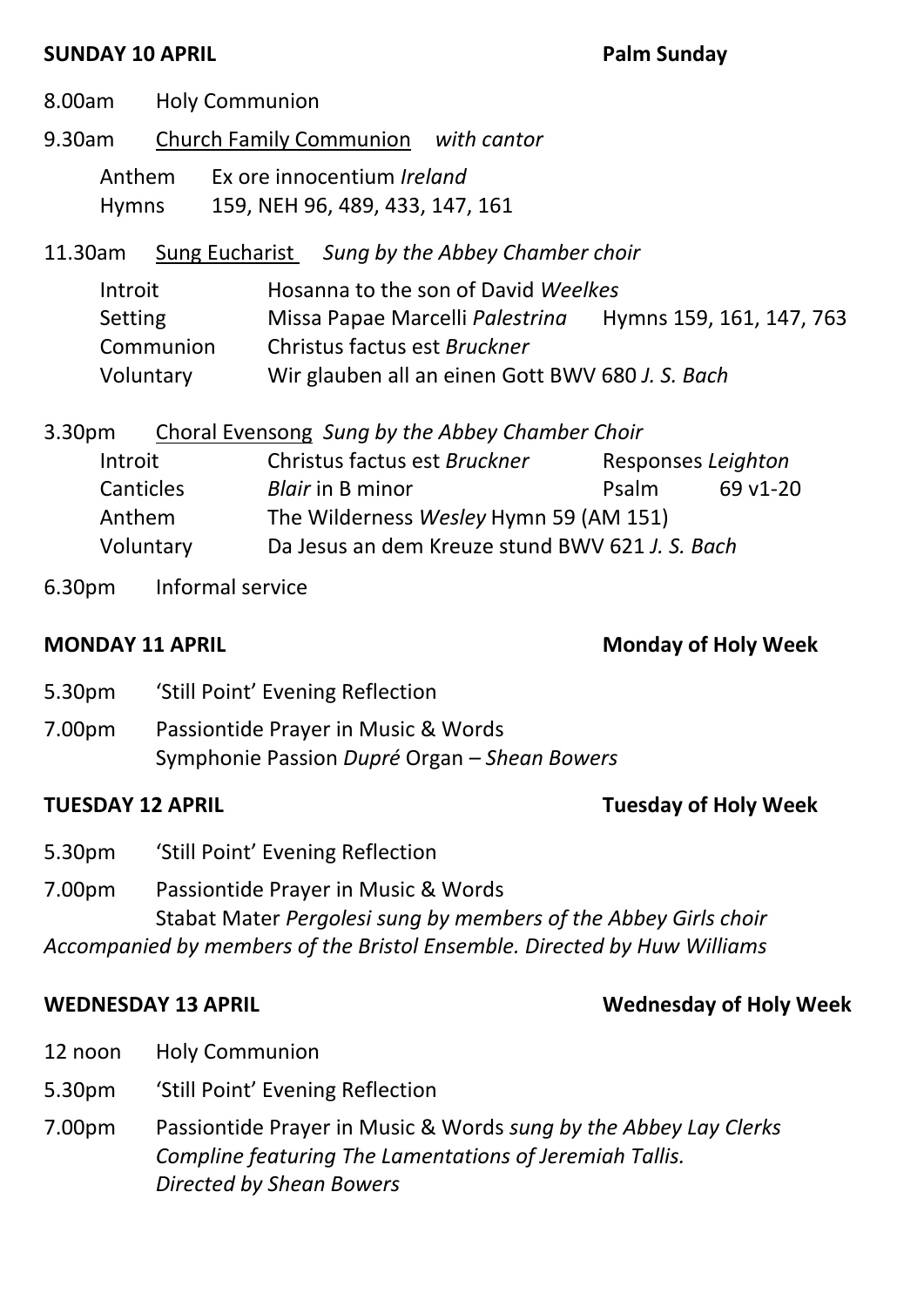**THURSDAY 14 APRIL Maundy Thursday** 

12 noon Holy Communion

| 7.00pm  | <b>Sung Eucharist</b> |                           | with footwashing and stripping of the altar following, and |
|---------|-----------------------|---------------------------|------------------------------------------------------------|
|         |                       |                           | a vigil in Gethsemane chapel                               |
|         |                       |                           | Sung by the Girls and Lay Clerks                           |
| Introit |                       | Ubi caritas Ola Gjeilo    |                                                            |
| Setting |                       | Mass for Five Voices Byrd |                                                            |
|         | Communion             | O sacrum convivium Tallis | Hymns 764 (*v4), 182, 457, 156                             |

#### **FRIDAY 15 APRIL Good Friday**

- 12 noon Led Meditation
- 2.00pm The Final Hour *Sung by the Girls and Lay Clerks* The Reproaches *Sanders*, Crucifixus *Lotti,* Miserere mei *Allegri* O vos omnes *Casals* Psalm 130 *Walford Davies*
- 7.00pm The Crucifixion *Stainer Sung by the Boys and Lay Clerks* Tenor solo: *Alex Edwards* Bass solo: *Asher Randall,* Conducto*r Huw Williams*

#### **SUNDAY 17 APRIL Easter Sunday**

- 8.00am Holy Communion
- 9.30am Church Family Communion *sung by the Girls*
	- Anthem Hallelujah! For the Lord God omnipotent reigneth *Handel* Hymns 205, 193, 215, 197, 209, 218
- 11.30am Sung Eucharist *sung by the Girls and Lay Clerks*

| Introit   | Surrexit Christus hodie Scheidt                         |                         |  |  |
|-----------|---------------------------------------------------------|-------------------------|--|--|
| Setting   | Mass in D Dvorak                                        |                         |  |  |
| Communion | Hallelujah! For the Lord God omnipotent reigneth Handel |                         |  |  |
|           | Dic nobis Maria Bassano                                 | Hymns 205, 209, 194 218 |  |  |
| Voluntary | Finale from Symphony No 1 Vierne                        |                         |  |  |

#### 3.30pm Choral Evensong *sung by the Boys and Lay Clerks*

| Introit   | Easter Vaughan Williams                                     | Responses Rose |                  |
|-----------|-------------------------------------------------------------|----------------|------------------|
| Canticles | Dyson in D                                                  | Psalm          | $66 \vee 1 - 11$ |
| Anthem    | Blessed be the Lord and Father S.S. Wesley Hymn 77 (AM 205) |                |                  |
| Voluntary | Grande Choeur in D Guilmant                                 |                |                  |

#### 6.30pm Informal service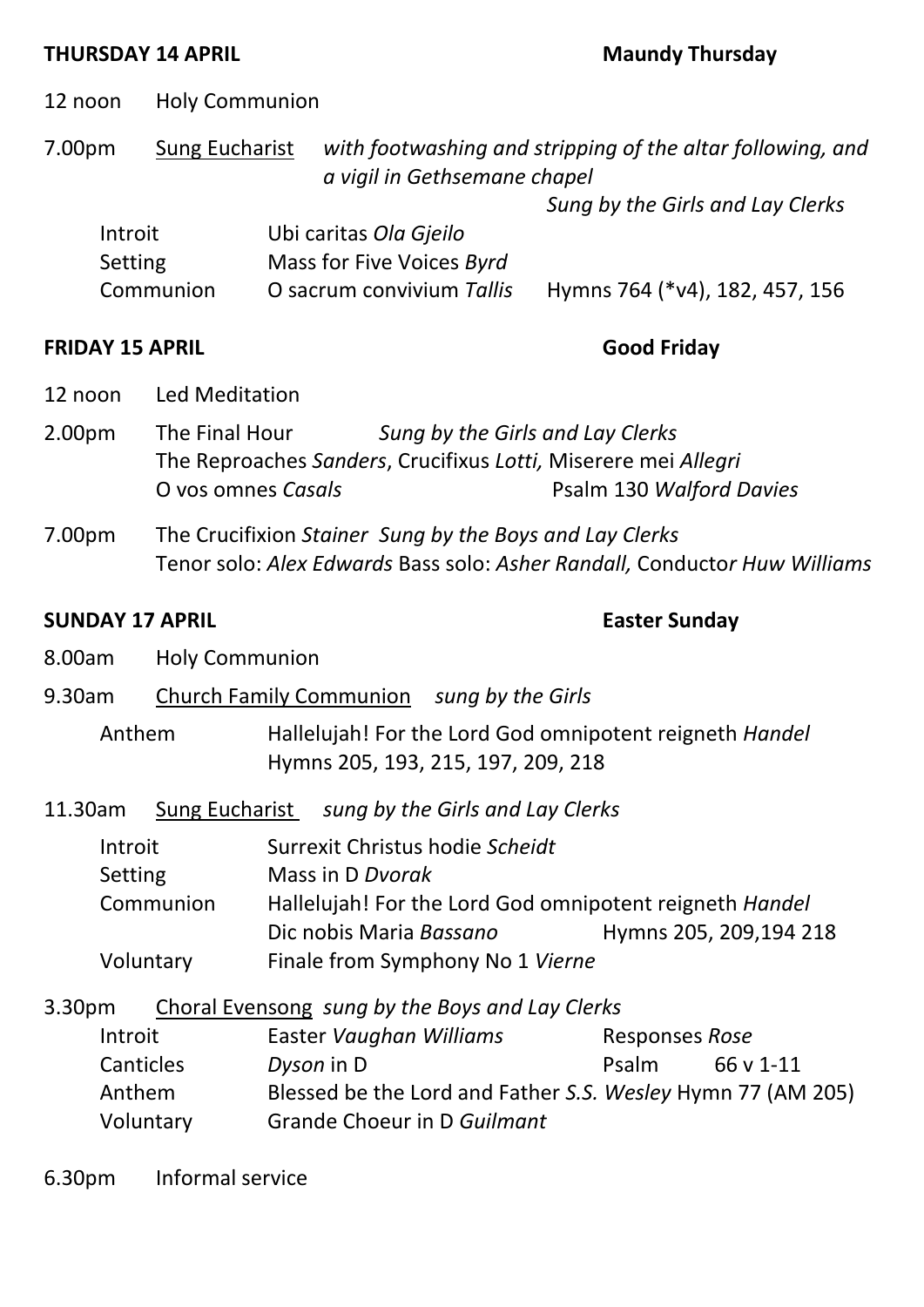#### **SATURDAY 23 APRIL**

5.00pm Choral Evensong *Sung by Trinity Boys Choir*

| Canticles | <i>Noble</i> in B minor |       | Responses Sanders |
|-----------|-------------------------|-------|-------------------|
| Anthem    | Alleluia C Dowie        | Psalm | 145               |
|           |                         |       | Hymn 80 (AM 194)  |

### **SUNDAY 24 APRIL The 2nd Sunday of Easter**

- 8.00am Holy Communion
- 9.30am Church Family Communion Hymns 217, 700, 453, 545, 661, 216
- 11.30am Sung Eucharist *sung by Trinity Boys Choir* Setting Missa Passionis Christi *Wills* Communion View me, Lord *Lloyd* Hymns 217, 216, 207, 221

3.30pm Choral Evensong *sung by Trinity Boys Choir*

Introit Alleluya Psallat *Aston* Canticles The Gloucester Service *Howells* Responses *Sanders* Anthem **O pray for the peace of Jerusalem** *Howells* Psalm 16 Hymn 78 (AM 217)

#### 6.30pm Informal service

**Messiah by G. F. Handel FRIDAY 29 APRIL at 7.00pm. Tickets £20, £18, £10 (16s and under half price) from [www.bathboxoffice.org.uk](http://www.bathboxoffice.org.uk/)**

Handel's moving and famous work will be performed during the season of Easter, as it was at its first performance in April 1742. The final section of this monumental piece focuses on the Easter message; the Hallelujah chorus and *'I know that my redeemer liveth'* crown the work. The **Abbey choir of Girls and Lay Clerks** will be joined by baroque instrumentalists **Rejouissance** in an elegant and stylish performance with soloists from the choir, as in the first performance in Dublin in 1742. Continuo Shean Bowers, directed by Huw Williams.

#### **SUNDAY 1 MAY**

### **The 3<sup>rd</sup> Sunday of Easter**

8.00am Holy Communion

9.30am Church Family Communion *Sung by the Melody Makers*

Anthem *This Joyful Eastertide*  Hymns 612, 769, I am the bread of life, 358, 219, 588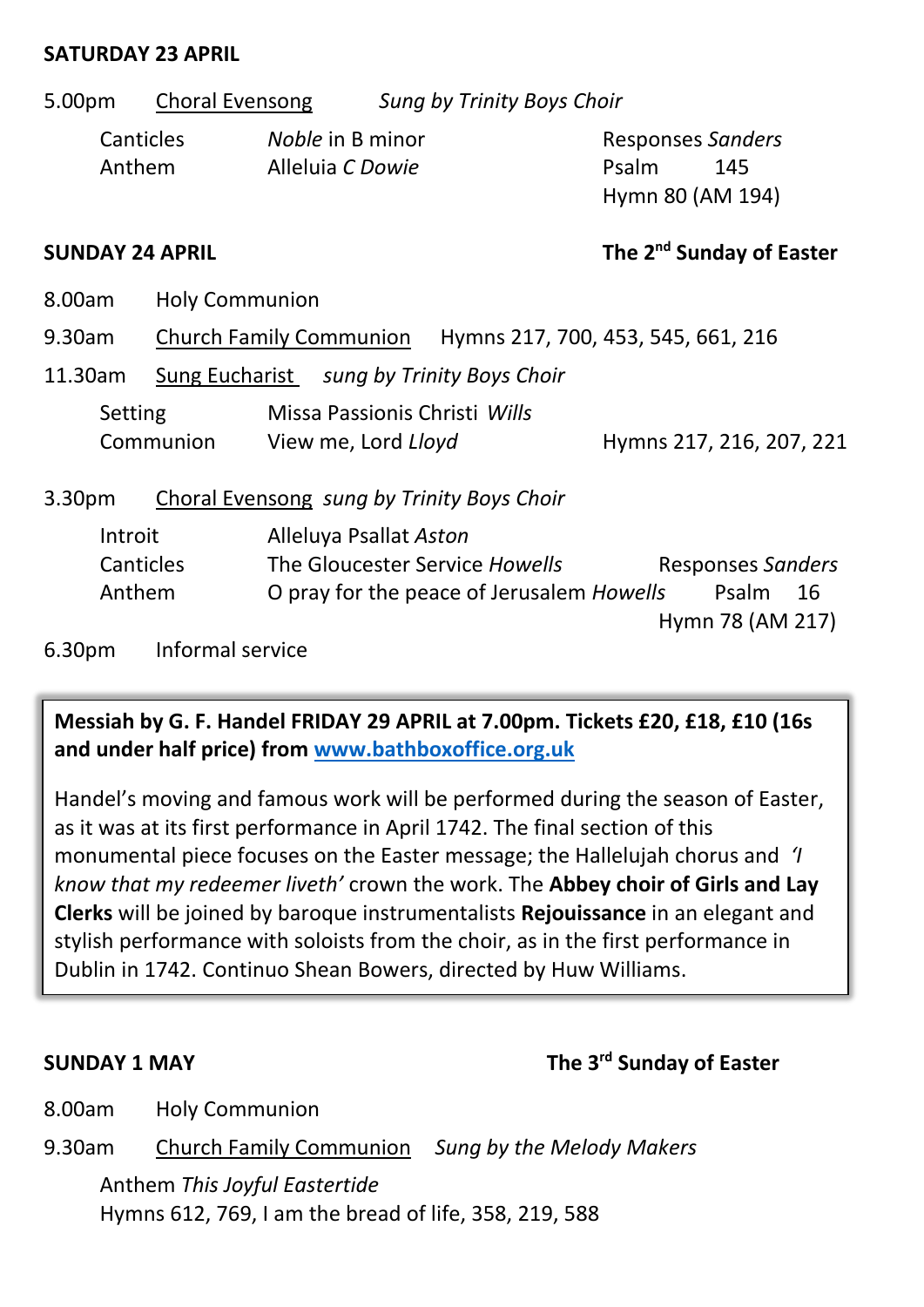11.30am Sung Eucharist *Sung by the Boys and Lay Clerks* Introit This joyful Eastertide *Traditional arr Wood* Setting The Little Organ Mass *Haydn* Hymns 612, 211, 204, 218 Communion Tantum ergo *Fauré* Voluntary Fantasia in G BWV 572 *J. S. Bach* 

3.30pm Choral Evensong Celebrating the 25<sup>th</sup> Anniversary of the Girls choir *Sung by the Girls and Lay Clerks and Wells Cathedral Choir*

| Introit          | Since by man came death Handel Responses Tomkins |       |                                  |
|------------------|--------------------------------------------------|-------|----------------------------------|
| <b>Canticles</b> | <i>Stanford</i> in A                             | Psalm | 86                               |
| Anthem           | Give unto the Lord Elgar                         |       | Hymns 163 (AM 589), 472 (AM 663) |
| Voluntary        | Finale from Symphony No 6 Widor                  |       |                                  |

6.30pm Informal service

**TUESDAY 3 MAY Organ Recital** 1.00pm Stephen Disley, *London* Music by *Bach*, *Dubois* and Chaconne *Couperin (Arr. Bonnet)*

**Wednesday 4 May at 6.30pm. An evening concert given by our Abbey Melody Makers Choir. Tickets £10 from Eventbrite. Tickets go on sale from 1 April 2022**

The Abbey's youngest choir with 40 children aged 6-11 are directed by Assistant Director of Music Shean Bowers. Music will include Music of The Spheres (composed especially for Melody Makers) by Jools Scott and Sue Curtis + music by Nico Muhly, Benjamin Britten and Jonathan Dove. Accompanist George Bevan.

#### **THURSDAY 5 MAY**

| 5.30pm  | <b>Choral Evensong</b> |                                  |                 | Sung by the Girls and Lay Clerks |
|---------|------------------------|----------------------------------|-----------------|----------------------------------|
| Introit |                        | Beati quorum via Stanford        | Responses Smith |                                  |
|         | Canticles              | Purcell in G                     | Psalm           | 73 v1-12                         |
|         | Anthem                 | Let justice and judgement Handel |                 |                                  |

### **SUNDAY 8 MAY The 4th Sunday of Easter**

- 8.00am Holy Communion
- 9.30am Church Family Communion *Led by the music group* Hymns 227, 211, 215, 603, 409, 232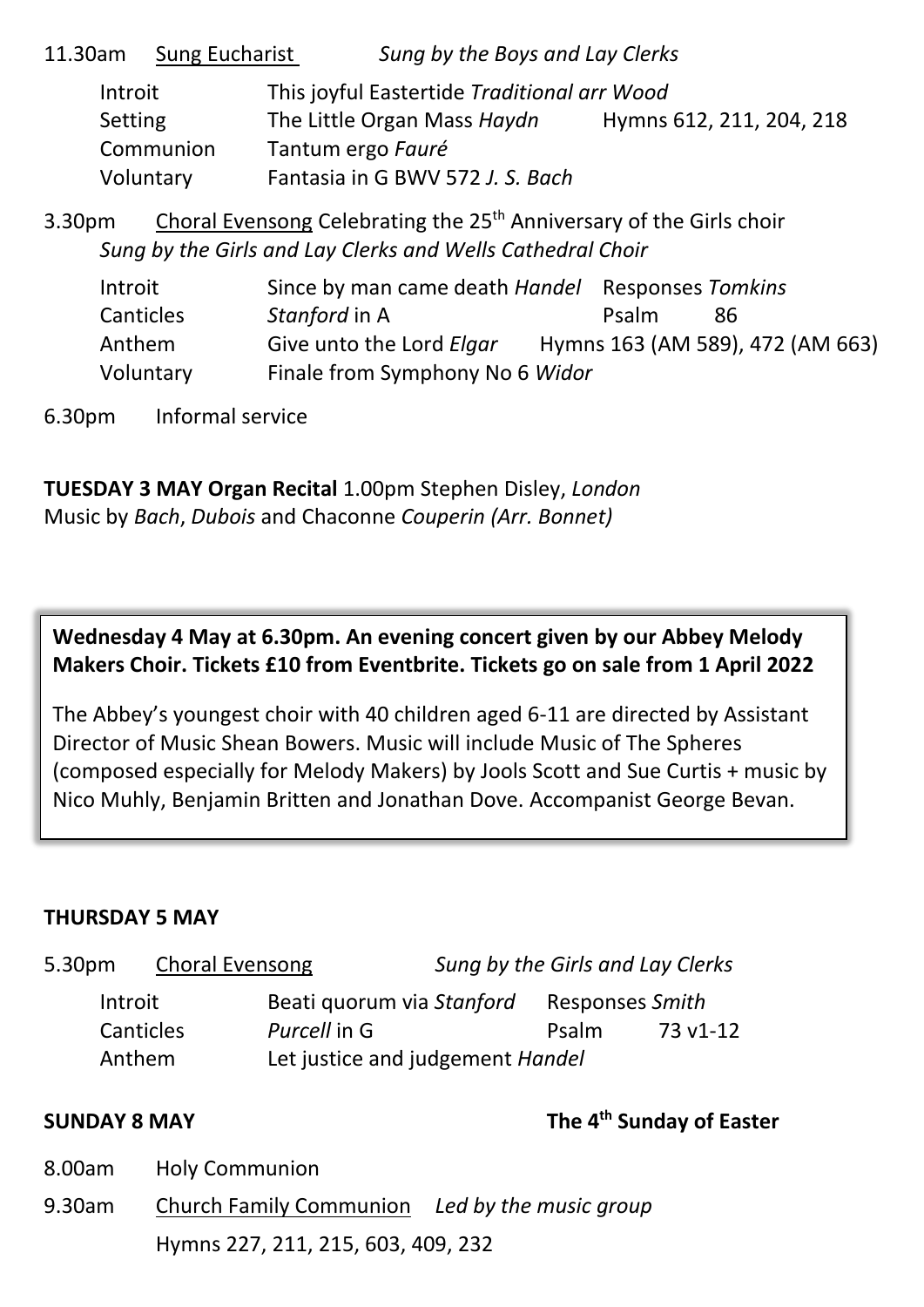## 11.30am Sung Eucharist *Sung by the Girls*

| Introit   | Lift thine eyes Mendelssohn                               |
|-----------|-----------------------------------------------------------|
| Setting   | Missa Mariae Cecilia McDowall Hymns 194, NEH282, 453, 221 |
| Communion | Ave verum corpus Fauré                                    |
| Voluntary | Carillon du Longpont Vierne                               |

3.30pm Choral Evensong *Sung by the Abbey Chamber Choir*

| Introit          | Rise up, my love Willan                 |                   | <b>Responses Shean Bowers</b> |
|------------------|-----------------------------------------|-------------------|-------------------------------|
| <b>Canticles</b> | Wood in F                               | Psalm             | 113, 114                      |
| Anthem           | <b>Festival Te Deum Britten</b>         | Hymn 501 (AM 212) |                               |
| Voluntary        | Allegretto from Sonata No 4 Mendelssohn |                   |                               |

6.30pm Informal service

**TUESDAY 10 MAY Organ Recital** 1.00pm Shean Bowers, *Bath Abbey* Music by *Gigout*, Nimrod *Elgar*, Chaconne in D min *Bach*, Finale from Symph No 6 *Widor*

### **THURSDAY 12 MAY**

| 5.30pm    |        | Choral Evensong     | Sung by the Girls and Lay Clerks |                 |  |
|-----------|--------|---------------------|----------------------------------|-----------------|--|
| Introit   |        |                     | Christo Resurgenti Couperin      | Responses Smith |  |
| Canticles |        | Annabel Rooney in D | Psalm                            | 85              |  |
|           | Anthem |                     | Abendlied Rheinberger            |                 |  |

**SUNDAY 15 MAY The 5th Sunday of Easter**

8.00am Holy Communion

9.30am Church Family Communion *Sung by the Boys* 

Anthem Panis Angelicus *Franck* Hymns 753, 805, 221, 472, 198, 422

11.30am Sung Eucharist *Sung by the Boys and Lay Clerks*

| Introit   | O taste and see Vaughan Williams |                            |
|-----------|----------------------------------|----------------------------|
| Setting   | Missa Brevis in F K 192 Mozart   | Hymns 422, 217, 200ii, 507 |
| Communion | Ave verum corpus <i>Elgar</i>    |                            |

3.30pm Choral Evensong *Sung by the Girls and Lay Clerks*

| Introit   | Christo Resurgenti Couperin   | Responses Smith |     |
|-----------|-------------------------------|-----------------|-----|
| Canticles | The St Paul's Service Howells | Psalm           | 98  |
| Anthem    | Joy! Roxanna Panufnik         | Hymn            | 235 |
| Voluntary | Toccata Ropek                 |                 |     |

6.30pm Informal service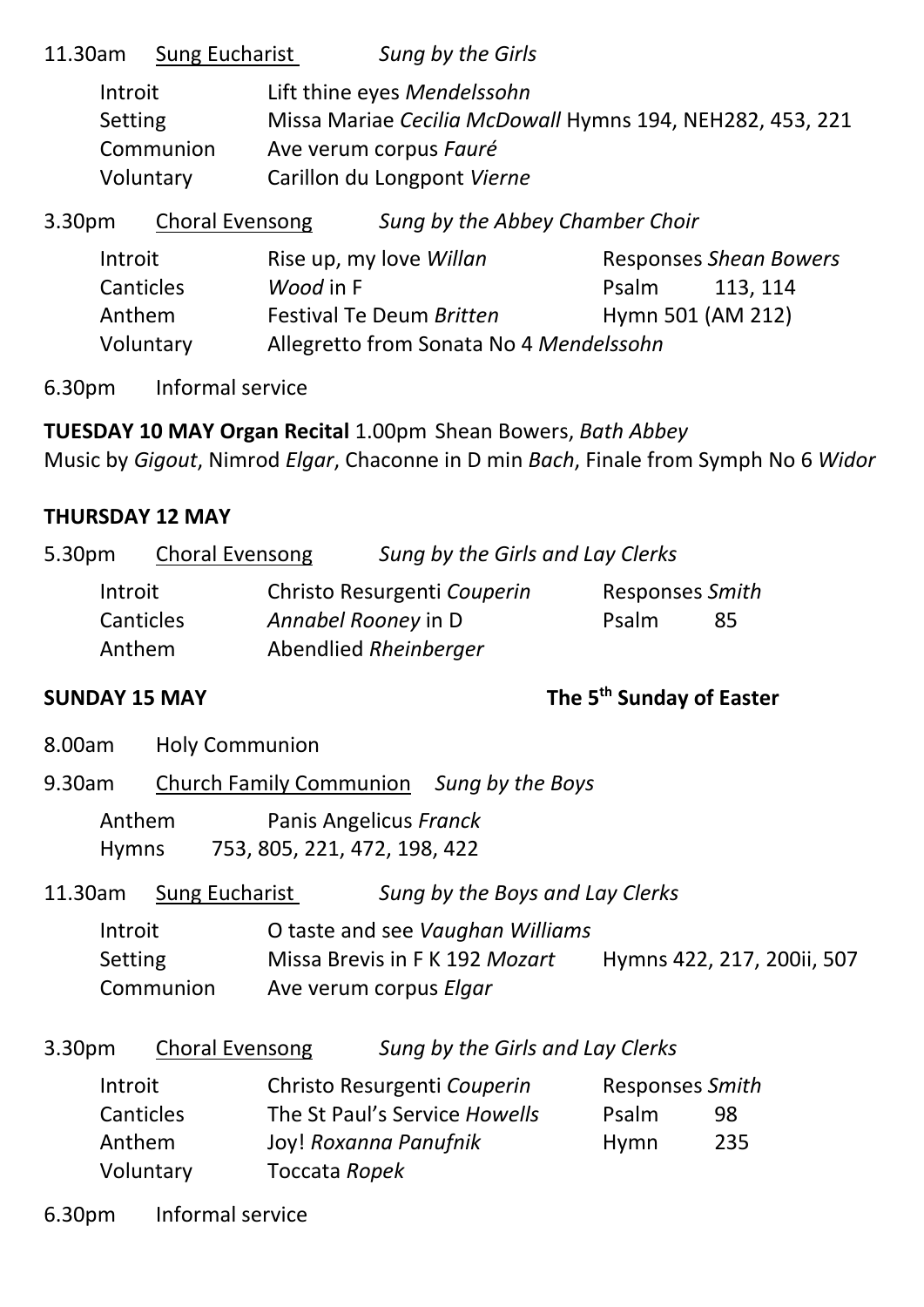**TUESDAY 17 MAY Organ Recital** 1.00pm Huw Williams, *Bath Abbey* Music by *Wills,* Final from Symphonie No 8 *Widor*, Sonata No 4 by *Mendelssohn*

#### **THURSDAY 19 MAY**

| 5.30pm  | Choral Evensong |           | Sung by Cappella Nova |  |  |
|---------|-----------------|-----------|-----------------------|--|--|
| Introit |                 | Responses |                       |  |  |
|         | Canticles       | Psalm     | $104 (v24 - end)$     |  |  |
|         | Anthem          |           |                       |  |  |

### **SATURDAY 21 MAY Evening Organ Concert 6.30pm performed by Huw Williams. Tickets £7.50 from Bath Box Office**

As we approach the season of Ascension the programme will feature Messiaen's majestic 4 movement suite, written in 1933. Edward Elgar's monumental Organ sonata first performed in 1895 will also feature. Other pieces draw inspiration from the Royal Platinum Jubilee Year with royal favourite, Handel's Concerto in B flat major, and Master of the Queen's music, Judith Weir's, Ettrick Banks. The concert will last about an hour and a quarter with interval drinks offering the chance to meet the organist. A large screen enables the audience to watch the player during the performance controlling over 4,500 pipes, on 4 keyboards whilst using his feet!

### **SUNDAY 22 MAY The 6th Sunday of Easter**

8.00am Holy Communion

| 9.30am                          |                       | Church Family Communion Sung by the Girls                                                                                           |                                  |
|---------------------------------|-----------------------|-------------------------------------------------------------------------------------------------------------------------------------|----------------------------------|
| Anthem<br><b>Hymns</b>          |                       | Laudate pueri Mendelssohn<br>394, 193, 608, 671, 214, 219                                                                           |                                  |
| 11.30am                         | <b>Sung Eucharist</b> |                                                                                                                                     | Sung by the Girls and Lay Clerks |
| Introit<br>Setting<br>Voluntary | Communion             | Priidite, poklonimsya Rachmaninov<br>Keble Missa Brevis Philip Stopford<br>Ecce vicit Leo Philips<br>Carillon de Westminster Vierne | Hymns 710, 236, 748, 218         |

3.30pm Choral Evensong *Sung by the Boys and Lay Clerks*

| Introit   | I got me flowers Vaughan Williams            | Responses Rose    |          |
|-----------|----------------------------------------------|-------------------|----------|
| Canticles | Murrill in E                                 | Psalm             | 126, 127 |
| Anthem    | All wisdom cometh from the Lord Philip Moore |                   |          |
| Voluntary | Tanz Toccata Heiller                         | Hymn 199 (AM 676) |          |

6.30pm Informal Service